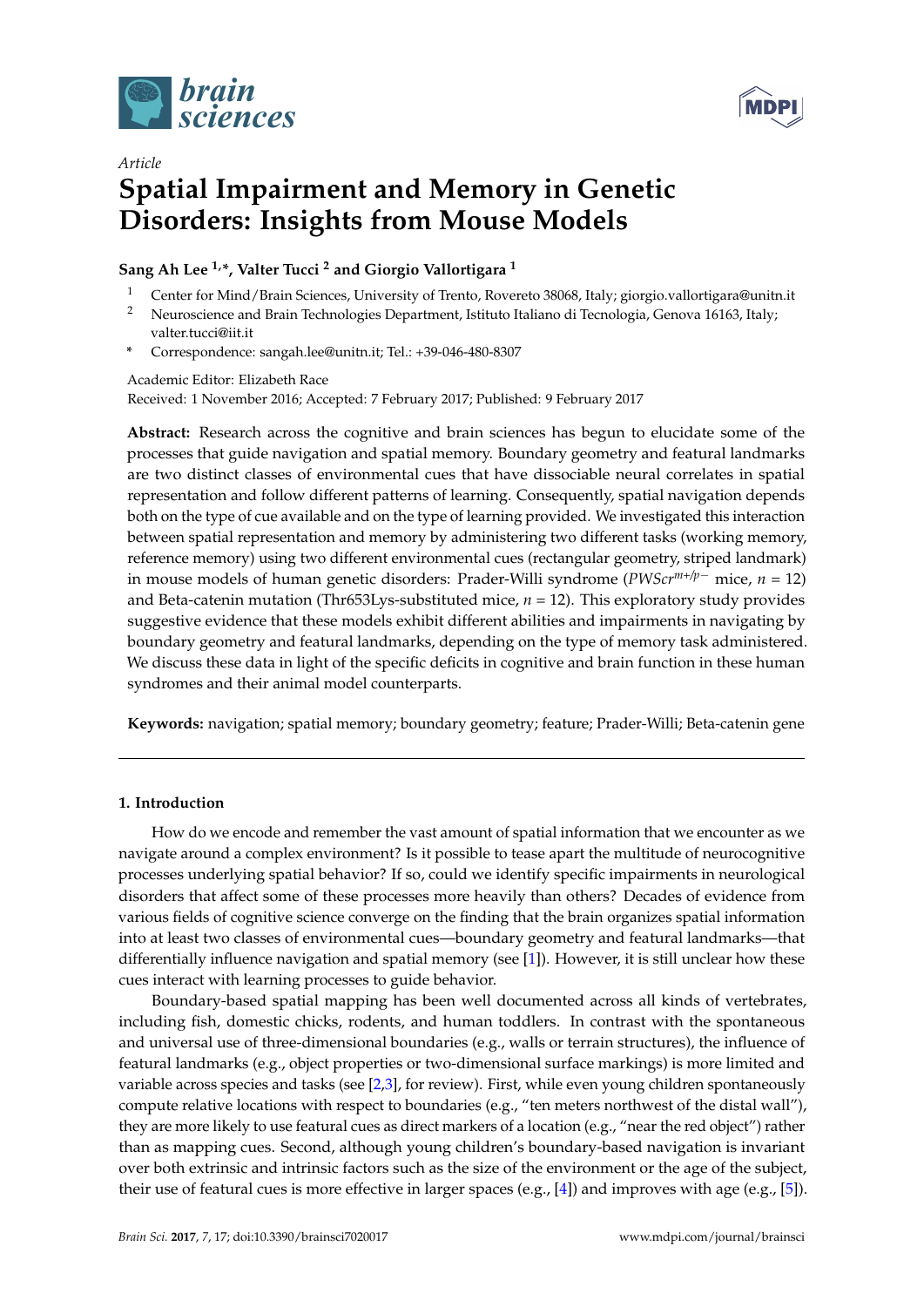Finally, feature use is much more susceptible to cuing, training, and individual experience (e.g., [\[6](#page-6-5)[,7\]](#page-6-6)). This is not only true in nonhuman animals but also in other species, in which the rearing conditions (i.e., the availability or absence of environmental cues in the home cage) do not affect their ability to map space solely in accordance with boundary geometry (fish: [\[8\]](#page-6-7); chicks: [\[9\]](#page-6-8); mice: [\[10\]](#page-6-9)), and they can sometimes influence the relative control of featural cues on spatial behavior.

The difference in spatial behavior according to boundary geometry and featural landmarks may be rooted in the distinctive cognitive and neural processing of the two types of cues. Evidence from human adults confirms findings from nonhuman animals and children and suggests that learning locations with respect to boundaries occurs "incidentally", largely independently from past performance or reinforcement, while landmark-learning obeys the rules of reinforcement learning [\[11\]](#page-6-10). Dissociable neural correlates accompany these behavioral findings, with higher hippocampal activity associated with boundary-learning and higher striatal activity associated with landmark-learning [\[12\]](#page-6-11). The interpretation that boundary-coding relies on the hippocampus converges on decades of neurophysiological studies on the rodent brain. For many years, researchers have known that hippocampal place cells are highly sensitive to environmental boundaries [\[13](#page-6-12)-15], and the discovery of "boundary" or "border" cells in the subiculum and entorhinal cortex [\[16,](#page-6-14)[17\]](#page-6-15) has strengthened the hypothesis that representation of environmental boundaries in the hippocampal formation is critical for spatial mapping.

If boundary geometry and features are separable in their neural representation and their dependence on reinforcement learning, it may be possible to identify specific impairments in human disorders involving hippocampal function or general learning processes. One example of this is in the case of Williams syndrome (WS), a genetic disorder caused by the deletion of a string of genes from chromosome 7 and characterized by a specific impairment in spatial abilities. Using a reorientation paradigm, researchers have shown that there is a clear distinction in the way landmarks and geometry are represented in WS [\[18\]](#page-6-16). A striking finding is that subjects with WS sometimes fail to encode environmental geometry altogether, while still being able to use a landmark to guide their navigation [\[19\]](#page-6-17). These results may be partially attributed to the fact that WS individuals have irregularities in their hippocampal morphology and function [\[20\]](#page-6-18). Genetically modified mouse models of this disorder have revealed that even partial deletions of the genes implicated in WS cause dysfunction in the hippocampus, down to the single-neuron level [\[21\]](#page-7-0). The combination of work on patient populations and animal models in WS provides a promising outlook for other neurological disorders associated with learning disabilities and hippocampal dysfunction.

The present study takes a step in this direction by exploring spatial learning and memory in two mouse models of human genetic disorders that are associated with impaired learning and hippocampal function: Prader-Willi syndrome (PW) and Beta-catenin gene mutation (which will be denoted hereafter as BC for Beta-catenin), respectively. PW is a neurodevelopmental disorder caused by a lack of paternally expressed imprinted genes in the PWS/AS (Prader-Willi Syndrome / Angelman Syndrome) locus of chromosome 15 in humans. The main symptoms are marked difficulties with attention, hypersomnolence, hyperactivity, overconsumption of food and repeated behaviors [\[22](#page-7-1)[,23\]](#page-7-2). Individuals with Prader-Willi syndrome often have learning disabilities, difficulties in educational settings, and impaired reward-based learning  $[24,25]$  $[24,25]$ . On the other hand, a point mutation (Thr653Lys) in the Beta-catenin gene causes reduced hippocampal function, decreased interhemispheric connections, deficits in dendritic branching and long-term potentiation, along with morphological and sensorimotor irregularities. BC is associated with impaired performance in cognitive tasks [\[26\]](#page-7-5), although it is not clear whether these effects are specific or general. Although rare, human patients identified with BC present similar profiles as mouse models with the same mutation. Mouse models of both PW and BC may be valuable for providing insight into the interaction between genes, the brain, and cognition. Specifically, by testing the two models on their use of boundaries or features in tasks that involve spontaneous or trained spatial memory, we may better understand the specific cognitive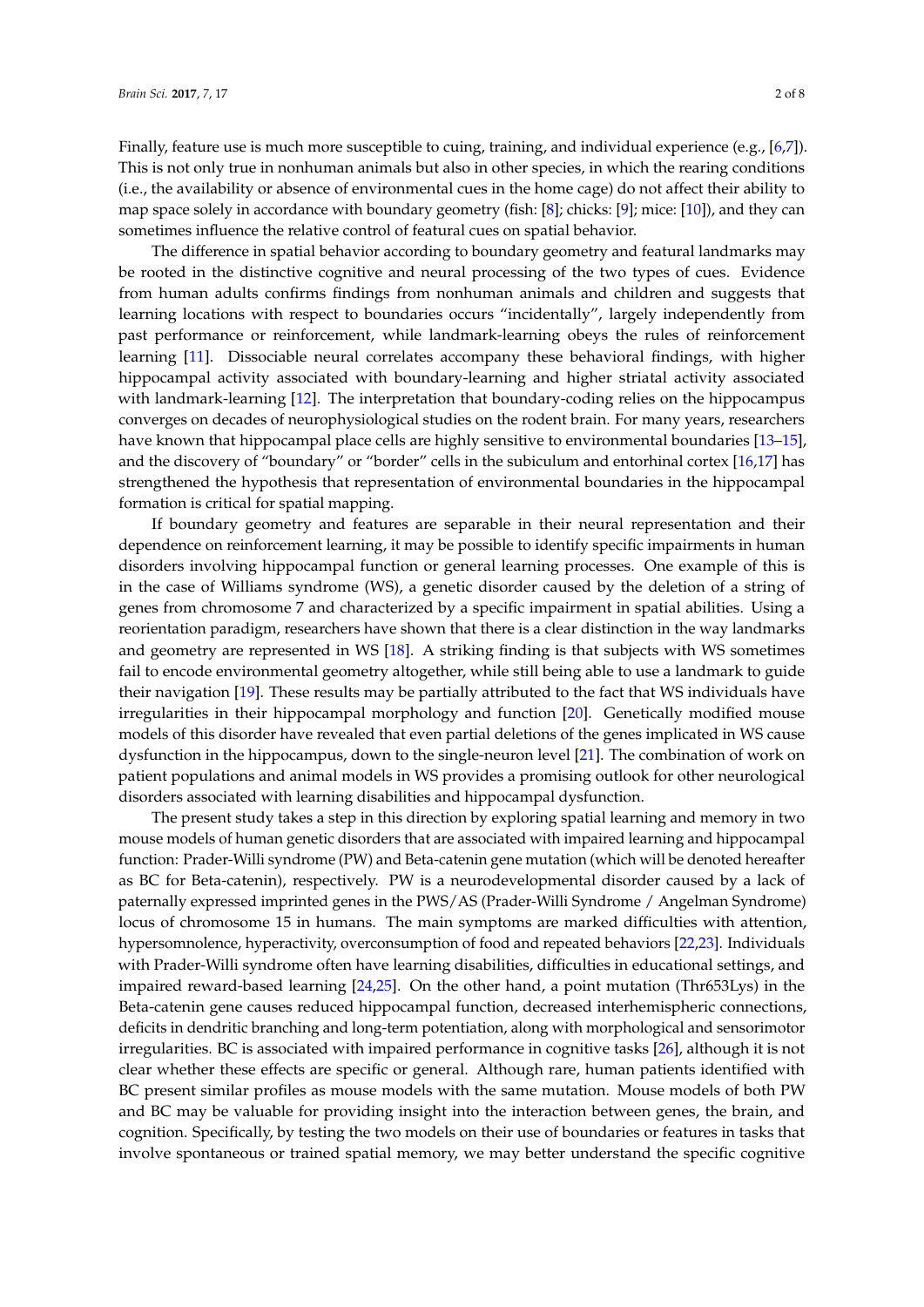impairments caused by the neurological deficits (hippocampal or learning mechanisms) associated with the two disorders. **Brain Science 2017**, **2017**, *Arr***ain Science 30, 2017**, *Properties* 

#### **2. Present Task 2. Present Task**

Here we tested mouse models of PW [\[27\]](#page-7-6) and BC [[26\]](#page-7-5) in two tasks: working-memory navigation, with a varying goal location in each trial, and reference-memory navigation, with a consistently with a varying goal location in each trial, and reference-memory navigation, with a consistently reinforced goal location across all trials. Each of these tasks was conducted across two different reinforced goal location across all trials. Each of these tasks was conducted across two different environments (see Figure [1\)](#page-2-0): a uniformly gray rectangular arena (boundary geometry condition) and a square arena with three gray walls and one distinctive black/white striped wall (featural landmark condition).

<span id="page-2-0"></span>Given that boundary-based navigation can be characterized as spontaneous and hippocampal, Given that boundary-based navigation can be characterized as spontaneous and hippocampal, while feature-based navigation is associated with trained, reinforced learning, we might expect two different patterns of performance in the PW and BC mice. BC mice, with their hippocampal deficits, may be impaired in the working-memory task, especially in the boundary geometry condition, may be impaired in the working-memory task, especially in the boundary geometry condition, while while unimpaired in learning to find a target in the reference-memory task, especially in the featural<br>. landmark condition. In contrast, if the PW mice have deficits in their reward-based learning mechanism, they may be impaired in the reference-memory task, especially with the featural landmark,<br> while relatively unimpaired in the working-memory task, especially using boundary geometry. geometry. nence, may be impaired in the working themory task, especially in the boundary geometry contains



working-memory task is measured by comparing the total time spent at the target corner (T, which is inaccessible during the test) and its geometrically symmetrical corner (G) to the total time spent at the other two corners. In the reference-memory task, the time spent at G (before the animal finds the accessible T) is compared to the average time spent at the other two corners. As in the above example, if T is a corner with the "long wall on the left", then G is the other corner with the same geometrical relation. In the featural landmark condition (right), the use of the striped wall in the working-memory task is measured by comparing the total time spent at the target corner (T) and the working-memory task is measured by comparing the total time spent at the target corner (T) and the  $f$  and the featurally symmetrical corner (F) to the total time spent at the other two corners. As in the above featurally symmetrical corner (F) to the total time spent at the other two corners. As in the above example, if T is a corner adjacent to the striped wall, then F is the other corner that is adjacent to the example, if T is a corner adjacent to the striped wall, then F is the other corner that is adjacent to the imple, if I is a corner adjacent to the striped wall, then I is the other corner that is adjacent to the striped wall. In the reference-memory task, the time spent at F (before the animal finds the accessible T) compared to the average time spent at the other two corners. is compared to the average time spent at the other two corners. **Figure 1.** In the boundary geometry condition (left), the use of the rectangular arena geometry in the

## **3. General Methods and Materials 3. General Methods and Materials**

The behavioral task, first developed and published in [28], was an escape task using a testing The behavioral task, first developed and published in [\[28\]](#page-7-7), was an escape task using a testing arena partially filled with water. In a circular space formed by black curtains, a single central light source hung from the ceiling; above the light was a camera mounted directly onto the ceiling. The water-filled (5 mm deep) testing arena was placed on the floor at the center of the space. A uniformly gray-colored, rectangular arena (40 cm  $\times$  80 cm, height 20 cm) was used for testing boundary geometry. A square arena (40 cm  $\times$  40 cm, height 20 cm) with three gray walls and one striped (black/white, stripe thickness 4.5 cm) wall was used for testing feature-use.

Within the testing arena were four small boxes (one at each corner; 8 cm  $\times$  8 cm  $\times$  12 cm), one of had a small opening that served as the target location. For each trial, the mouse was released which had a small opening that served as the target location. For each trial, the mouse was released<br>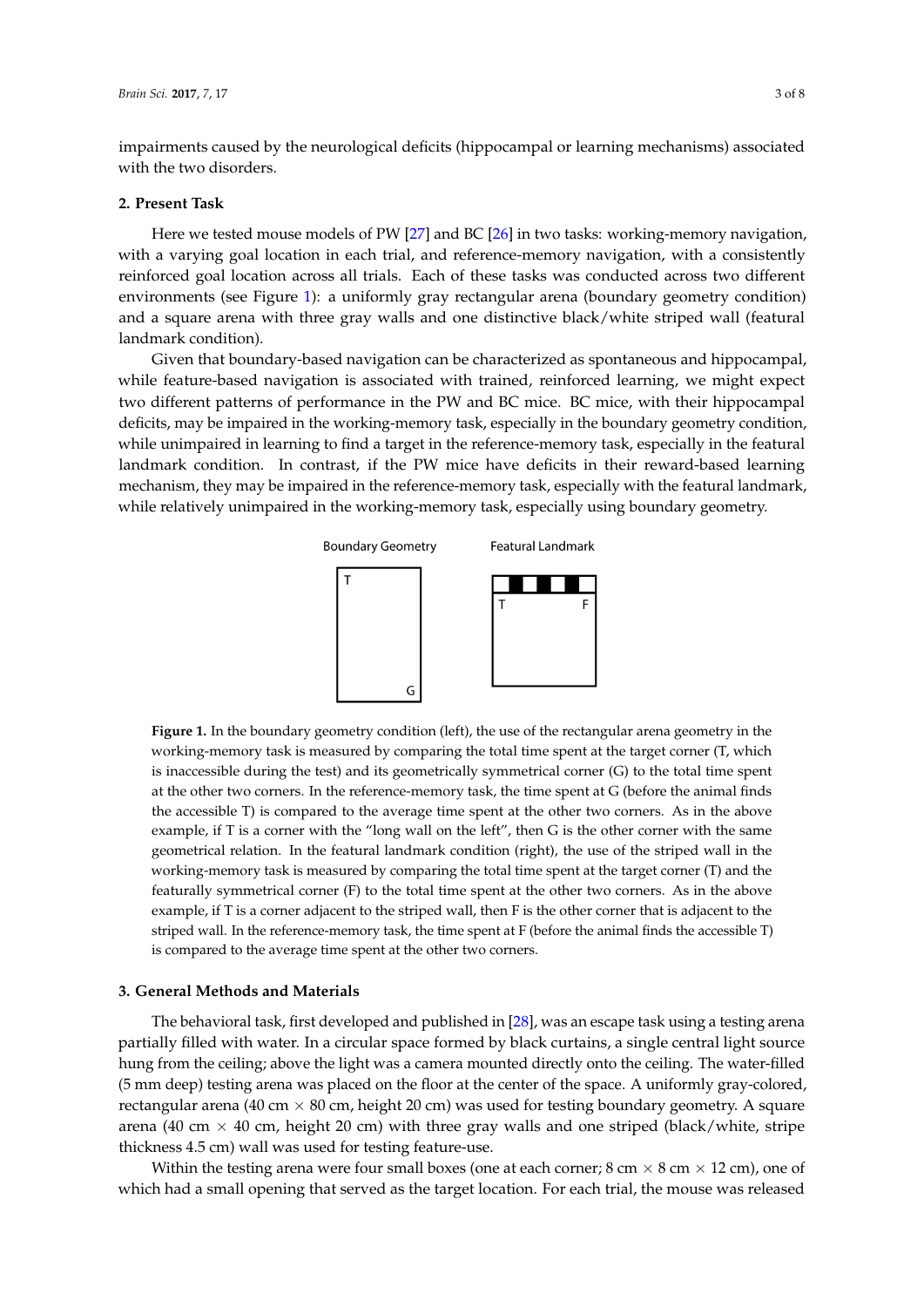into the arena and allowed to explore until it took shelter in the target location; the mouse was then transferred to a covered container, disoriented by slowly rotating the container, and then released back into the center of the arena, which was rotated 90 degrees to control for any asymmetries in the environment.

For the working-memory task, the target hole was varied across trials and blocked off (made inaccessible) for the test phase, when the mouse was returned to the arena immediately after disorientation. The search behavior of the mouse for 60 s following its release was recorded and analyzed. For the reference-memory task, the target remained open, accessible, and remained constant over trials. The search behavior of the mouse from its release to its arrival at the target corner was recorded and analyzed.

A corner choice was defined as any instance in which any part of the head/body of the mouse was within 3 cm from a corner box. Intercoder reliability was checked for 15% of the trials; the coders agreed 100% on the first approached corner and 90% on total number of seconds spent at each corner. For trials with initial coding discrepancies, an agreement was reached upon recoding.

All procedures were conducted under the Italian Policy, license issued to Valter Tucci on 19 June 2009, decreto  $N°106/2009-B$  at the Italian Institute of Technology.

#### **4. Subjects**

Subjects were male adult mice (eight to 12 weeks old). The first group of subjects was a mouse model of PWS used in this experiments presents with a deletion of MBII-85 in the ortholog chromosome 7 (*PWScrm+/p*−) (*n* = 12). The second group was the Beta-catenin (BC) mice with a point mutation (Thr653Lys) in the Beta-catenin gene (*n* = 12). A power analysis using the effect size and standard deviation measures from the geometry condition of the working memory task in Lee et al. (2015) (4.54 s difference in time spent at the correct vs. incorrect corners, standard deviation = 3.44), we would achieve a power of 0.98 with 12 subjects. A third group of subjects consisted of the littermate wild-type controls from both heterozygous groups (*n* = 19). Mice were housed in groups of 2–3 in standard mouse cages cleaned weekly and filled with fresh bedding and cardboard objects for enrichment). Mice were checked daily for their health and general well-being. All home cages were housed in the same room, which was maintained at 21–23 ℃. The mice were provided standard food pellets (Mucedola 4RF21GLP, Certificate PF1610 for Mice and Rats, 13 mm  $\times$  25 mm) and water ad libitum, and put on a 12 h light/dark cycle. After completing this study, the mice were kept for use in other experiments.

Each subject was first tested in the working-memory task, with varied goal locations across trials, and then in the reference-memory task, which required learning a single rewarded location (see [\[28\]](#page-7-7), for more details on the testing protocol). This was done in order to minimize interference of the single goal location learned in the reference-memory task. In each experiment, half of the subjects were tested in the geometry condition first, and the other six were tested in the feature condition first. A total of eight trials were administered for each of the working-memory tests of geometry and feature. A total of twenty trials were administered for each of the reference-memory tests of geometry and feature.

#### **5. Results**

Working-memory task: We conducted planned comparisons of the average time spent at the correct vs. incorrect corners for each of the three strains: wild-type (WT), Prader-Willi (PW), Beta-catenin (BC). A "correct" response to geometry was defined as the total time spent at the two geometrically correct corners (the target corner and the rotationally equivalent corner, see Figure [1\)](#page-2-0). A "correct" response to the landmark was defined as the total time spent at the two corners with the featural properties of the target corner (i.e., the two striped or the two unstriped corners) (see Figure [1\)](#page-2-0). As shown in Figure [2a](#page-4-0), only the WT group showed a significant preference for the geometrically correct corners in the working-memory task (WT:  $t(18) = 2.51$ ,  $p = 0.02$ ; PW:  $t(11) = 1.22$ ,  $p = 0.25$ ; BC:  $t(11) = 0.11$ ,  $p = 0.91$ ). Interestingly, none of the groups used the striped landmark to guide their spatial behavior in this working-memory task (WT: *t*(18) = 1.03, *p* = 0.32; PW: *t*(11) = 0.09, *p* = 0.93;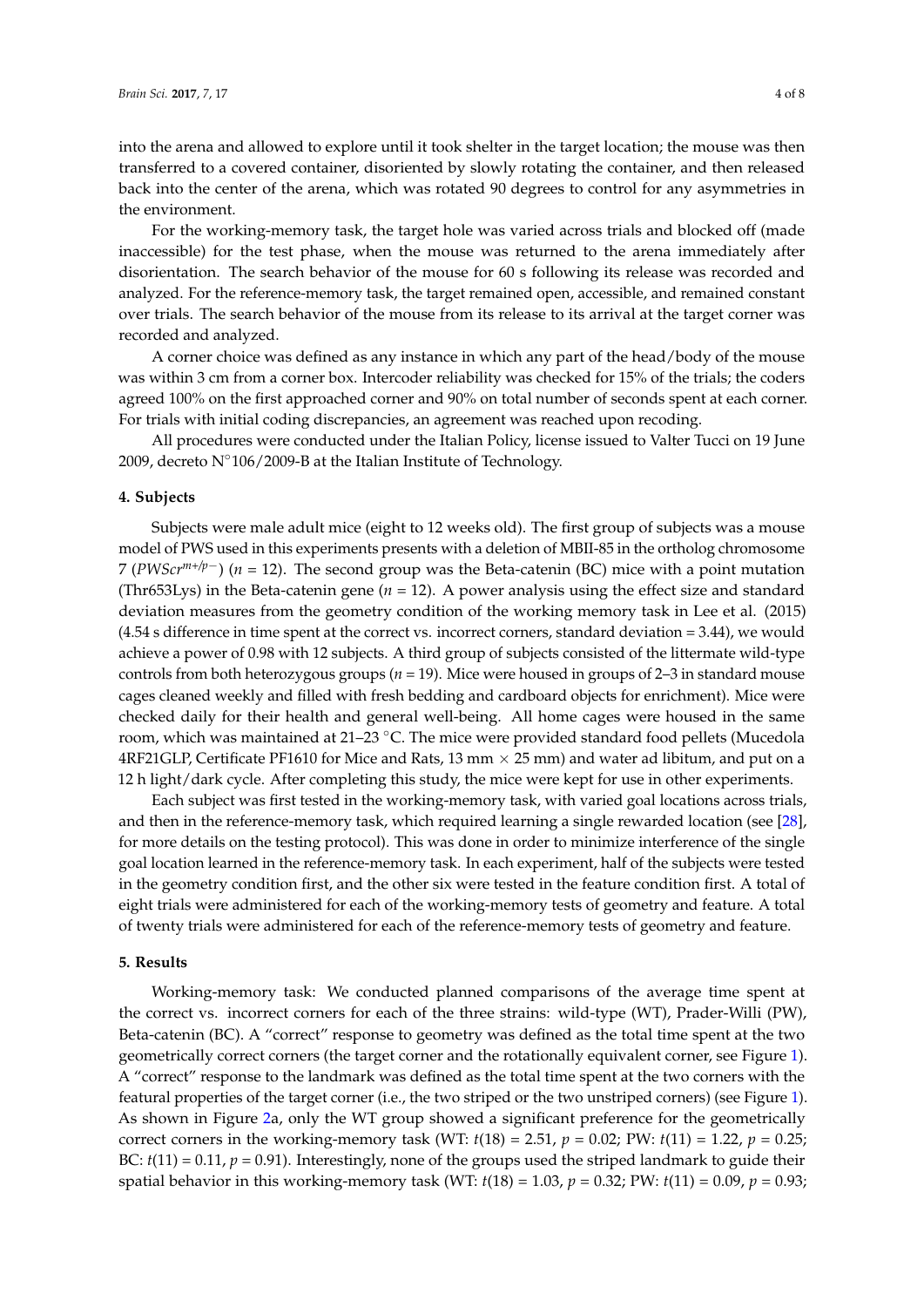BC:  $t(11) = 0.97$ ,  $p = 0.35$ ). A repeated-measures analysis of variance (ANOVA) with the three groups of mice and their performance did not reveal statistically significant interactions between the groups and their ability to use the spatial cues.

<span id="page-4-0"></span>

geometry to guide their navigation in the working-memory task (WM). Although the Prader-Willi (PW) group shows a clear trend in this direction, their preference for the geometrically correct corners was not significant. None of the groups showed a significant use of the striped landmark feature to guide their working-memory spatial behavior; (**b**) In the reference-memory task (RM) with one stable target location, the WT group relied on both the boundary geometry and landmark feature to find their goal. Consistent with their behavioral trend in the working-memory condition, PW mice successfully learned to use environmental geometry by the latter half of the 20 learning trials. However, this improvement did not apply to the feature condition. The Beta-catenin (BC) mice showed the opposite pattern from PW mice: BC mice learned to use the feature cue to guide navigation but continued to fail in the boundary condition. Asterisk denotes significant difference between correct choice and error (*p* < 0.05). **Figure 2.** (**a**) Of the three groups, only the wild-type (WT) mice successfully used the boundary

Reference-memory task: We conducted planned comparisons of the time spent at the correct vs. reference-memory trials constantly left the target corner accessible, a "correct" response to geometry was defined as the total time spent at the rotationally equivalent corner before the animal found its way to the target corner. Similarly, a "correct" response to the landmark was defined as the total time spent at the corner with the same featural properties as the target corner before the animal found its  $\frac{1}{2}$ way to the target corner (see Figure [1\)](#page-2-0). incorrect corners over the learning process for each of the three strains (WT, PW, BC). Because the

As shown in Figure [2b](#page-4-0), the Prader-Willi mice successfully learned to use environmental geometry to find the one repeatedly reinforced goal. During the latter half of the 20 learning trials, they spent more time at the geometrically correct corner G than the average of time spent at the two geometrically incorrect corners (*t*(11) = 3.1, *p* = 0.01). In contrast, the BC mice failed to improve their performance across the 20 learning trials and did not show any preference for the geometrically correct corner, even during the latter half of the training ( $t(11) = 0.72$ ,  $p = 0.49$ ). The wild-type mice behaved consistently with their performance in the working-memory task and were guided by environmental geometry from the very start of the training (*t*(18) = 2.14,  $p = 0.04$ ).

In the landmark condition, however, while the BC mice learned to use the striped wall to guide their navigation by the latter half of the learning trials, the Prader-Willi mice did not improve. The wild-type mice, as expected given the past findings [\[28\]](#page-7-7), learned to use the featural cue (WT:  $t(18) = 3.19$ ,  $p = 0.005$ ; PW:  $t(11) = 0.62$ ,  $p = 0.55$ ; BC:  $t(11) = 2.24$ ,  $p = 0.04$ ). A repeated-measures ANOVA with the three groups of mice and their performance in both environmental conditions did 3.19, *p* = 0.005; PW: *t*(11) = 0.62, *p* = 0.55; BC: *t*(11) = 2.24, *p* = 0.04). A repeated-measures ANOVA with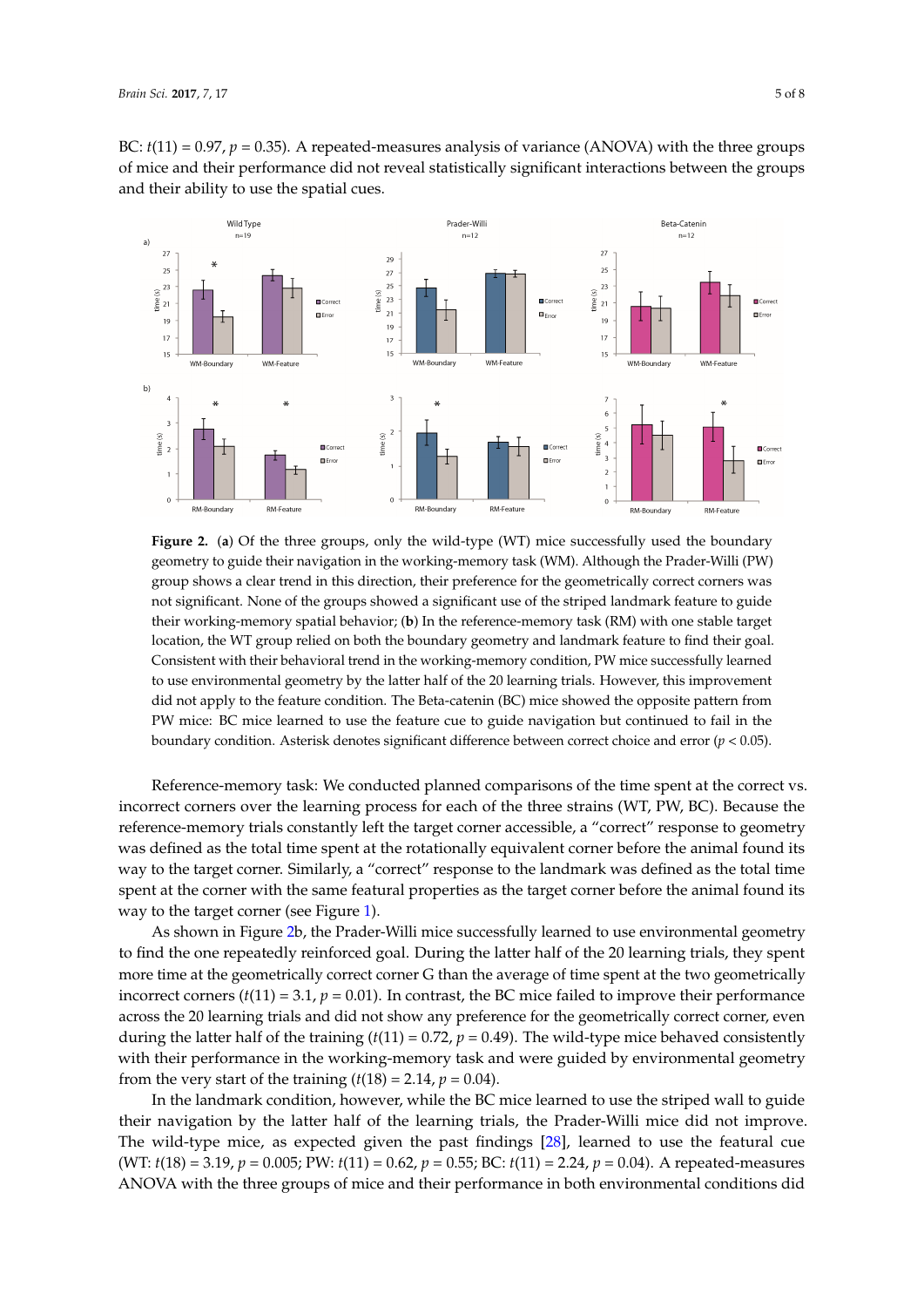not result in statistically significant interactions between the groups and the ability to remember the spatial cues.

#### **6. Discussion**

This exploratory study using mouse models of human genetic disorders has revealed an intriguing set of results that provides new insights into the relation between spatial representation and memory processes. We found that while PW mice were able to navigate using boundary geometry, they did not learn to use the featural landmark to guide them, at least over course of the training that we provided in the reference memory task. BC mice, on the other hand, were able to learn to navigate using the featural landmark, but did not improve in their navigation by boundary geometry over the trials. What might explain this double-dissociation?

The impairment in using boundary geometry in the BC mice may readily be attributed to their hippocampal dysfunctions at the neuronal level [\[26\]](#page-7-5). If their basic spatial navigation mechanisms which depend on environmental boundaries for mapping the environment are disrupted, we would predict that the BC mice are impaired in their use of the geometrical layout of boundaries to remember the target location. Their ability to learn the featural cues, on the other hand, would then be attributed to a relatively preserved neural circuit for reinforcement learning. In contrast, a generally normal hippocampal function, combined with learning deficits, would explain the opposite results (success with boundary mapping and failure with landmark learning) in PW syndrome. Nevertheless, it is crucial to note that the lack of interactions between mouse strain and performance makes these results preliminary and suggestive, rather than strongly conclusive.

By employing two memory tasks, we confirmed that WT mice, like other animals and human children (see [\[1\]](#page-6-0)), remember locations with respect to boundary geometry in a reliable manner, not only in a reference-memory task but also in a working-memory task with a changing target location in every trial. Moreover, as in other animals, the mice learned to use a visual landmark to discriminate between locations near vs. far from the landmark, particularly in the reference-memory task, although they were not significantly above chance in the working-memory condition. This adds to the evidence that the use of featural landmarks is more variable, given that in a past study we found a partial sensitivity to the landmark in the working-memory task with even fewer animals (e.g., [\[28\]](#page-7-7)).

The PW and BC mice, despite showing trends in the working memory task, did not reach statistical significance in their performance. What may be the cause for the sole success of the WT group in the working-memory task? One might speculate that the ability to engage in spatial updating was compromised in the genetically modified mice. However, given that there were some clear trends in the working-memory task that were consistent with the reference-memory task, the lack of significant effects in the PW and BC groups (with 12 subjects) may be due to higher variability in their behavior in general. In other words, rather than reflecting spatial impairments specifically, perhaps working-memory performance is susceptible to perturbation from a range of general cognitive deficits, whether they are attentional, spatial, or memory-related.

#### **7. Conclusions**

Using two genetic mouse models of human neurological disorders, we have demonstrated that boundary geometry and featural landmarks may be dissociable in the ways they characterize and influence navigation behavior and spatial memory performance. The impaired boundary-based spatial working memory of the BC model and the impaired feature-based learning of the PW model reflect the specific corresponding neurological deficits associated with each of the disorders (hippocampal in BC and learning in PW). The distinctive behavioral phenotypes of PW and BC presented here open new doors for future research on identifying specific impairments in clinical populations and on the relation between genes, the brain, and behavior. More broadly, these behavioral profiles reflect the specificity and dissociability of neurocognitive processes that underlie spatial navigation and memory in vertebrates.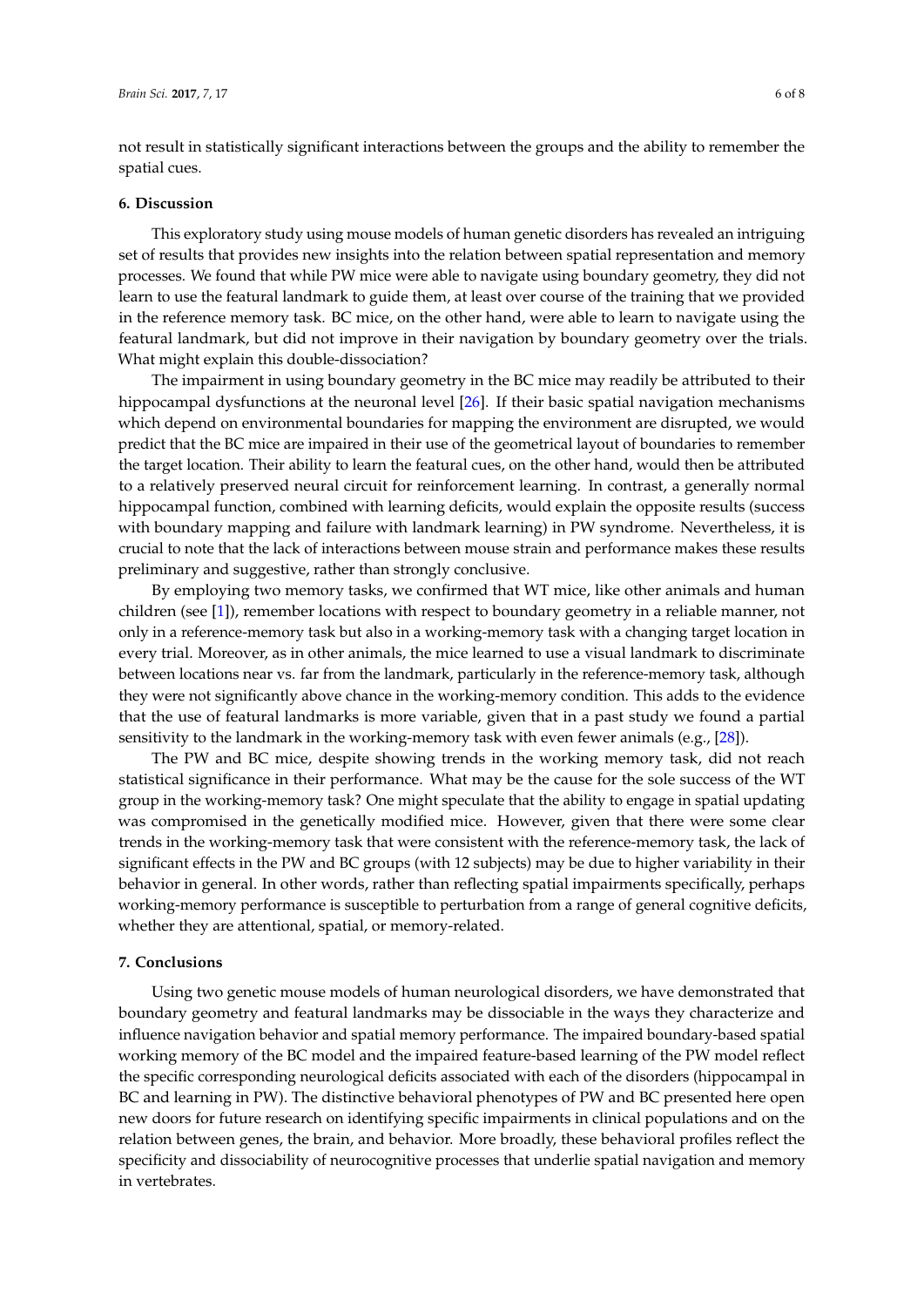**Acknowledgments:** We would like to thank Glenda Lassi for providing us with the Prader-Willi mouse model and for her comments and suggestions. We would also like to thank Vincenza Ruga and Caterina Trainito for their assistance in conducting the video analysis of these experiments. This research was funded by a research fellowship to S.A.L. from the University of Trento.

**Author Contributions:** S.A.L., V.T. and G.V. conceived and designed the experiments; S.A.L. performed the experiments; S.A.L. analyzed the data; V.T. contributed reagents/materials/analysis tools; S.A.L., V.T. and G.V. wrote the paper.

**Conflicts of Interest:** The authors declare no conflict of interest.

### **References**

- <span id="page-6-0"></span>1. Lee, S.A.; Spelke, E.S. Two systems of spatial representation underlying navigation. *Exp. Brain Res.* **2010**, *206*, 179–188. [\[CrossRef\]](http://dx.doi.org/10.1007/s00221-010-2349-5) [\[PubMed\]](http://www.ncbi.nlm.nih.gov/pubmed/20614214)
- <span id="page-6-1"></span>2. Cheng, K.; Newcombe, N.S. Is there a geometric module for spatial orientation? Squaring theory and evidence. *Psychon. Bull. Rev.* **2005**, *12*, 1–23. [\[CrossRef\]](http://dx.doi.org/10.3758/BF03196346) [\[PubMed\]](http://www.ncbi.nlm.nih.gov/pubmed/15945200)
- <span id="page-6-2"></span>3. Tommasi, L.; Chiandetti, C.; Pecchia, T.; Sovrano, V.A.; Vallortigara, G. From natural geometry to spatial cognition. *Neurosci. Biobehav. Rev.* **2012**, *36*, 799–824. [\[CrossRef\]](http://dx.doi.org/10.1016/j.neubiorev.2011.12.007) [\[PubMed\]](http://www.ncbi.nlm.nih.gov/pubmed/22206900)
- <span id="page-6-3"></span>4. Learmonth, A.E.; Newcombe, N.S.; Huttenlocher, J. Toddlers' use of metric information and landmarks to reorient. *J. Exp. Child Psychol.* **2001**, *80*, 225–244. [\[CrossRef\]](http://dx.doi.org/10.1006/jecp.2001.2635) [\[PubMed\]](http://www.ncbi.nlm.nih.gov/pubmed/11583524)
- <span id="page-6-4"></span>5. Hermer-Vazquez, L.; Moffet, A.; Munkholm, P. Langauge, space, and the development of cognitive flexibility in humans: The case of two spatial memory tasks. *Cognition* **2001**, *79*, 263–299. [\[CrossRef\]](http://dx.doi.org/10.1016/S0010-0277(00)00120-7)
- <span id="page-6-5"></span>6. Shusterman, A.; Lee, S.A.; Spelke, E.S. Cognitive effects of language on human navigation. *Cognition* **2011**, *120*, 186–201. [\[CrossRef\]](http://dx.doi.org/10.1016/j.cognition.2011.04.004) [\[PubMed\]](http://www.ncbi.nlm.nih.gov/pubmed/21665199)
- <span id="page-6-6"></span>7. Twyman, A.; Friedman, A.; Spetch, M.L. Penetrating the geometric module: Catalyzing children's use of landmarks. *Dev. Psychol.* **2007**, *43*, 1523–1530. [\[CrossRef\]](http://dx.doi.org/10.1037/0012-1649.43.6.1523) [\[PubMed\]](http://www.ncbi.nlm.nih.gov/pubmed/18020829)
- <span id="page-6-7"></span>8. Brown, A.A.; Spetch, M.L.; Hurd, P.L. Growing in circles: Rearing environment alters spatial navigation in fish. *Psychol. Sci.* **2007**, *18*, 569–573. [\[CrossRef\]](http://dx.doi.org/10.1111/j.1467-9280.2007.01941.x) [\[PubMed\]](http://www.ncbi.nlm.nih.gov/pubmed/17614863)
- <span id="page-6-8"></span>9. Chiandetti, C.; Vallortigara, G. Is there an innate geometric module? Effects of experience with angular geometric cues on spatial re-orientation based on the shape of the environment. *Anim. Cogn.* **2008**, *11*, 139–146. [\[CrossRef\]](http://dx.doi.org/10.1007/s10071-007-0099-y) [\[PubMed\]](http://www.ncbi.nlm.nih.gov/pubmed/17629754)
- <span id="page-6-9"></span>10. Twyman, A.D.; Newcombe, N.S.; Gould, T.J. Malleability in the development of spatial reorientation. *Dev. Psychobiol.* **2013**, *55*, 243–255. [\[CrossRef\]](http://dx.doi.org/10.1002/dev.21017) [\[PubMed\]](http://www.ncbi.nlm.nih.gov/pubmed/22407824)
- <span id="page-6-10"></span>11. Doeller, C.F.; Burgess, N. Distinct error-correcting and incidental learning of location relative to landmarks and boundaries. *Proc. Natl. Acad. Sci. USA* **2008**, *105*, 5909–5914. [\[CrossRef\]](http://dx.doi.org/10.1073/pnas.0711433105) [\[PubMed\]](http://www.ncbi.nlm.nih.gov/pubmed/18413609)
- <span id="page-6-11"></span>12. Doeller, C.F.; King, J.A.; Burgess, N. Parallel striatal and hippocampal systems for landmarks and boundaries in spatial memory. *Proc. Natl. Acad. Sci. USA* **2008**, *105*, 5915–5920. [\[CrossRef\]](http://dx.doi.org/10.1073/pnas.0801489105) [\[PubMed\]](http://www.ncbi.nlm.nih.gov/pubmed/18408152)
- <span id="page-6-12"></span>13. Hartley, T.; Burgess, N.; Lever, C.; Cacucci, F.; O'Keefe, J. Modeling place fields in terms of the cortical inputs to the hippocampus. *Hippocampus* **2000**, *10*, 369–379. [\[CrossRef\]](http://dx.doi.org/10.1002/1098-1063(2000)10:4<369::AID-HIPO3>3.0.CO;2-0)
- 14. Hartley, T.; Lever, C.; Burgess, N.; O'Keefe, J. Space in the brain: How the hippocampal formation supports spatial cognition. *Philos. Trans. R. Soc. B: Biol. Sci.* **2014**, *369*, 20120510. [\[CrossRef\]](http://dx.doi.org/10.1098/rstb.2012.0510) [\[PubMed\]](http://www.ncbi.nlm.nih.gov/pubmed/24366125)
- <span id="page-6-13"></span>15. O'Keefe, J.; Burgess, N. Geometric determinants of the place fields of hippocampal neurons. *Nature* **1996**, *381*, 425–428. [\[CrossRef\]](http://dx.doi.org/10.1038/381425a0) [\[PubMed\]](http://www.ncbi.nlm.nih.gov/pubmed/8632799)
- <span id="page-6-14"></span>16. Lever, C.; Jeewajee, A.; Burton, S.; O'Keefe, J.; Burgess, N. Hippocampal theta frequency, novelty, and behavior. *Hippocampus* **2009**, *19*, 409–410. [\[CrossRef\]](http://dx.doi.org/10.1002/hipo.20557)
- <span id="page-6-15"></span>17. Solstad, T.; Boccara, C.N.; Kropff, E.; Moser, M.B.; Moser, E.I. Representation of geometric borders in the entorhinal cortex. *Science* **2008**, *322*, 1865–1868. [\[CrossRef\]](http://dx.doi.org/10.1126/science.1166466) [\[PubMed\]](http://www.ncbi.nlm.nih.gov/pubmed/19095945)
- <span id="page-6-16"></span>18. Ferrara, K.; Landau, B. Geometric and featural systems, separable and combined: Evidence from reorientation in people with Williams syndrome. *Cognition* **2015**, *144*, 123–133. [\[CrossRef\]](http://dx.doi.org/10.1016/j.cognition.2015.07.010) [\[PubMed\]](http://www.ncbi.nlm.nih.gov/pubmed/26275835)
- <span id="page-6-17"></span>19. Lakusta, L.; Dessalegn, B.; Landau, B. Impaired geometric reorientation caused by a genetic defect. *Proc. Natl. Acad. Sci. USA* **2010**, *107*, 2813–2817. [\[CrossRef\]](http://dx.doi.org/10.1073/pnas.0909155107) [\[PubMed\]](http://www.ncbi.nlm.nih.gov/pubmed/20133673)
- <span id="page-6-18"></span>20. Meyer-Lindenberg, A.; Mervis, C.B.; Sarpal, D.; Koch, P.; Steele, S.; Kohn, P.; Marenco, S.; Morris, C.A.; Das, S.; Kippenhan, S. Functional, structural, and metabolic abnormalities of the hippocampal formation in Williams syndrome. *J. Clin. Investig.* **2005**, *115*, 1888–1895. [\[CrossRef\]](http://dx.doi.org/10.1172/JCI24892) [\[PubMed\]](http://www.ncbi.nlm.nih.gov/pubmed/15951840)